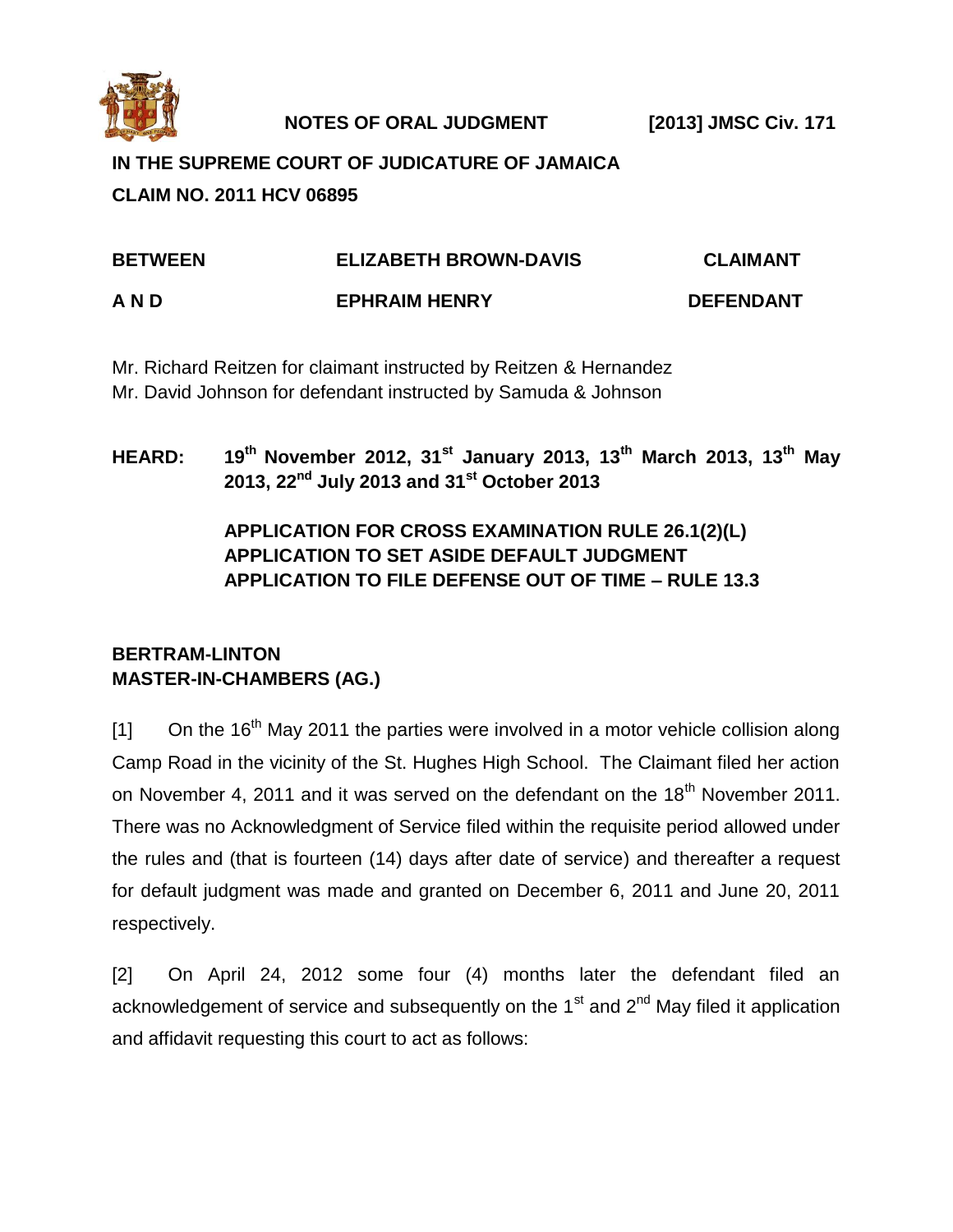- 1. The time limited for the filing of the Acknowledgement of Service be extended herein.
- 2. The Judgment in Default of Defence entered herein against the Applicant be set aside on the ground that the Applicant has a real prospect of successfully defending this claim.
- 3. There be such further relief as the Honourable Court may sees fit.
- 4. The costs of this Application to be the claimant's to be taxed if not agreed.

The grounds were also stated and the application duly noted.

[3] It is important here to peruse to say that in fact Default Judgment was entered in default of the filing of an Acknowledgement and not the failure to file a defence as stated in the defendant's application. The matter was set for hearing on the  $24<sup>th</sup>$ September 2012.

[4] Just days before the scheduled hearing the claimant's attorney filed an application seeking to have:

- 1. The defendant attends for cross-examination.
- 2. Production of the defendant's statement made on the date of the accident and production of the motor vehicle accident claim form submitted by the defendant to his insurers.

[5] The Claimant's Counsel Mr. Richard Reitzen is in opposition to the defendant's application for an extension of time to file his defence and it is in pursuit of this that he would wish for the Cross-Examination to take place pursuant to Rule 26.1(2)(l) before a final decision is made on the Claimant's application Rule 26.1 deals with the Court's general powers of management and 26.2 specifically delineates the various discretionary acts that it may take in order to see to the management of matters.

Rule 26.1(2)(l)

- (2) *"Except where these Rules provide otherwise, the court may:-*
	- (a) …..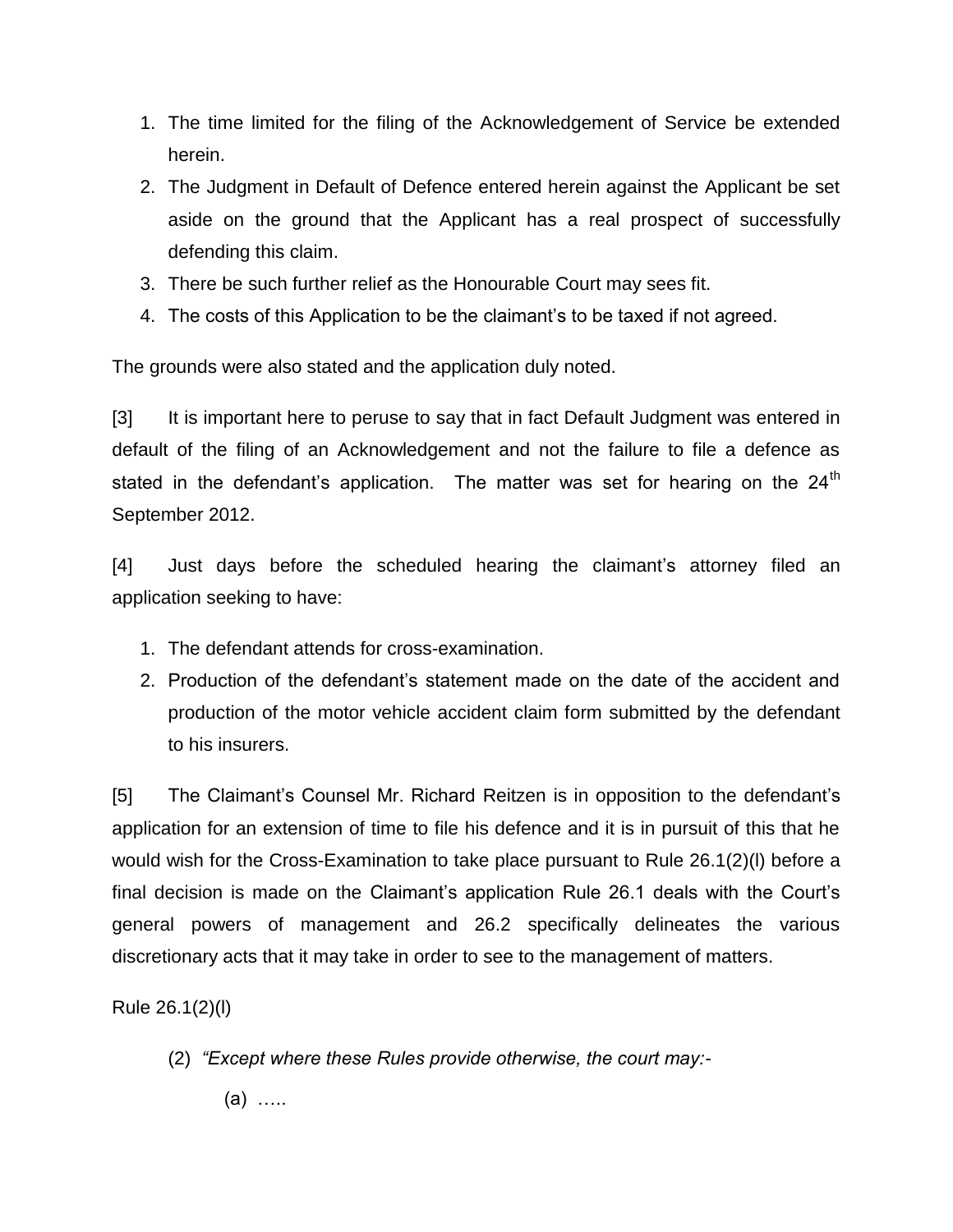(b) ……  $(c)$  …… *(l) …… require the maker of an affidavit or witness statement to attend for Cross-Examination*

[6] Mr. Reitzen cites the case of **COMET PRODUCTS UK LTD v HAWKEX PLASTICS LTD 1971 2QBD, 67** a case he says based on the similar or comparable UK provision to our Rule 26 (1) (2) (l).

[7] Here the court in its interpretation of Order 38 r 2(3) says

*"… on any application made by summons or motion, evidence may be given by affidavit … but the court may, on the application of any party, order the attendance for cross-examination if the person making any such affidavit …"*

This is not contested by the defendant's counsel Mr. Johnson, his contention however is that the usual course is for the documentary form of affidavit evidence to be presented and something special must be shown to have the court depart from that.

[8] In the written submissions on the point by Mr. Reitzen, several authorities are cited to support to contention that the cross-examination on the affidavit is necessary if a decision is to be made as to a "reasonable prospect of success" of the defendant's case. These were carefully considered and in particular the case of **CAPITAL SOLUTIONS LTD v ROCK MARKETING SCCA 63/08.** This case looked at among other things, issue of assessing the "real prospect of success" of a defendant's case on an application for summary judgment.

[9] In our situation the issue of Cross-Examination is raised as a preliminary issue to be decided even before the defendant's application and the component of real prospect of success is even to be considered on that application.

[10] The issue then on the Claimant's application is whether this is "a bona fide application to cross examine a deponent on his affidavit," which should normally be granted per McGowan LJ in **COMET PRODUCT** at page 76.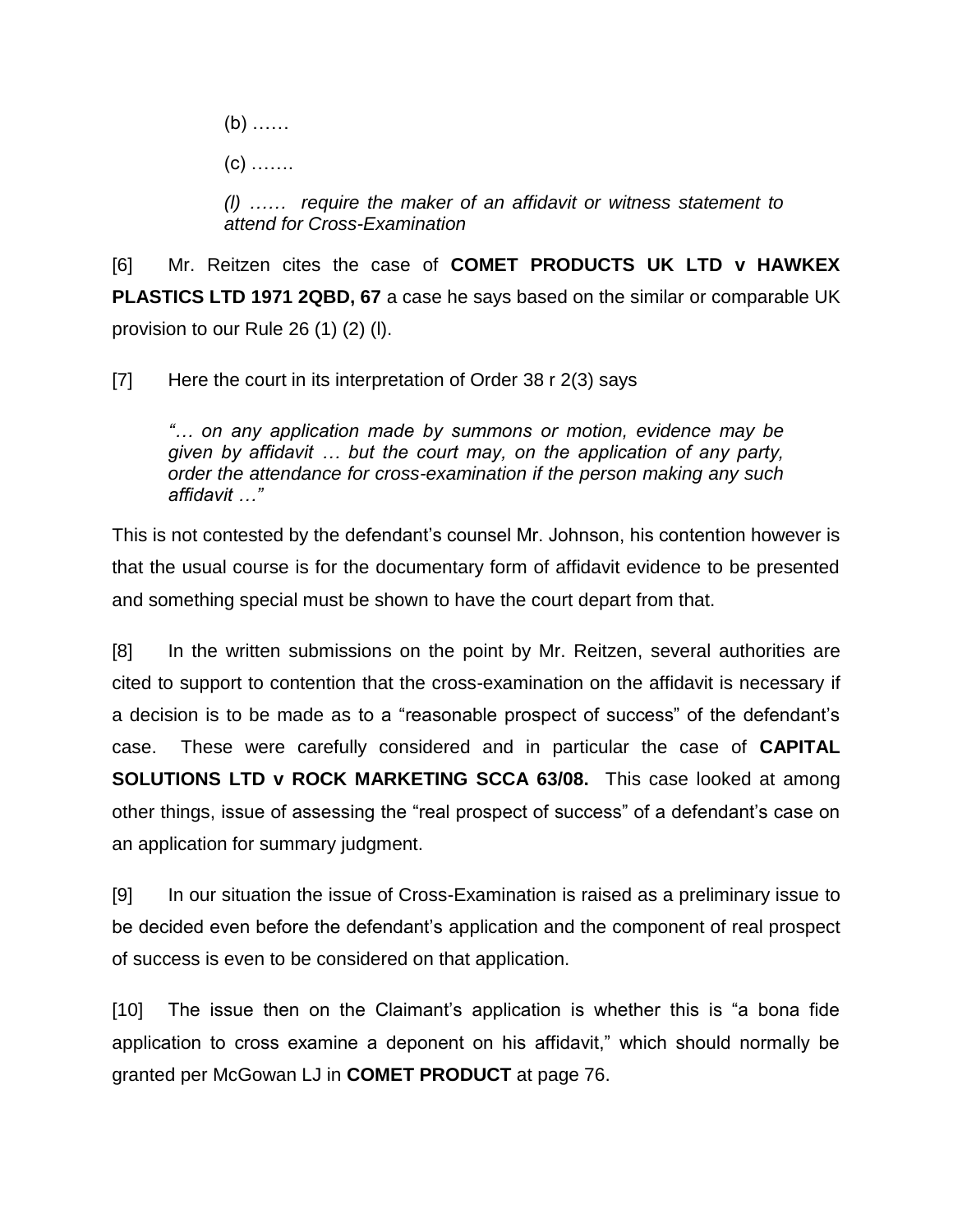Again at page 77 Cross LJ says,

*"It is, I think only in a very exceptional case, that a Judge ought to refuse an application to cross examine a deponent on his affidavit. Therefore though in practice cross examination does not often take place on affidavits used in interlocutory applications, if we are satisfied that the plaintiff's application is bona fide, it would normally be granted."*

#### **IS THERE A BONA FIDE APPLICATION THEN FOR CROSS EXAMINATION**

[11] Mr. Reitzen submits that the application for Cross-Examination if granted would assist the court in an assessment of the aspect of the defense application which requires that the proposed defence show a 'realistic' and not just a 'fanciful' prospect of success.

#### **per SWAIN v HILLMAN[2001] 1 ALL ER, 91**

[12] I ask myself to question them, is this cross examination necessary in the determination of that issue bearing in mind that the case of **SWAIN v HILLMAN** also warms against conducting at mini trial. Mr. Johnson submits that the test as enunciated in the case law and in particular in **HENRY HARRIS v FYFFE CLAIM NO. 2005HCV02562** at page 6 give enough guidance for a decision on the application by the defendant. In addition he says Part 13.3 is clear as to the criteria to be applied without getting into the preview of cross examination which would in fact constitute a mini trial. In addition he says the claimant has not indicated why this procedure is necessary in these circumstances and wishes to go on a fishing expedition. He would not want the court to sanction this deviation from the established norm on these applications without good reason.

[13] I am inclined to agree with the submissions of Mr. Johnson here. In order for me to find that there is a bona fide application there would need to be a more compelling justification than that put forward by Mr. Reitzen.

[14] The issues here are bound up in credibility and will eventually turn on that at the trial. No specific aspect of the claimant's or defendant's case is highlighted as on which Mr. Reitzen requires clarification by cross examination at this stage. Both sides have given their account of the incident and they aver lack of liability.